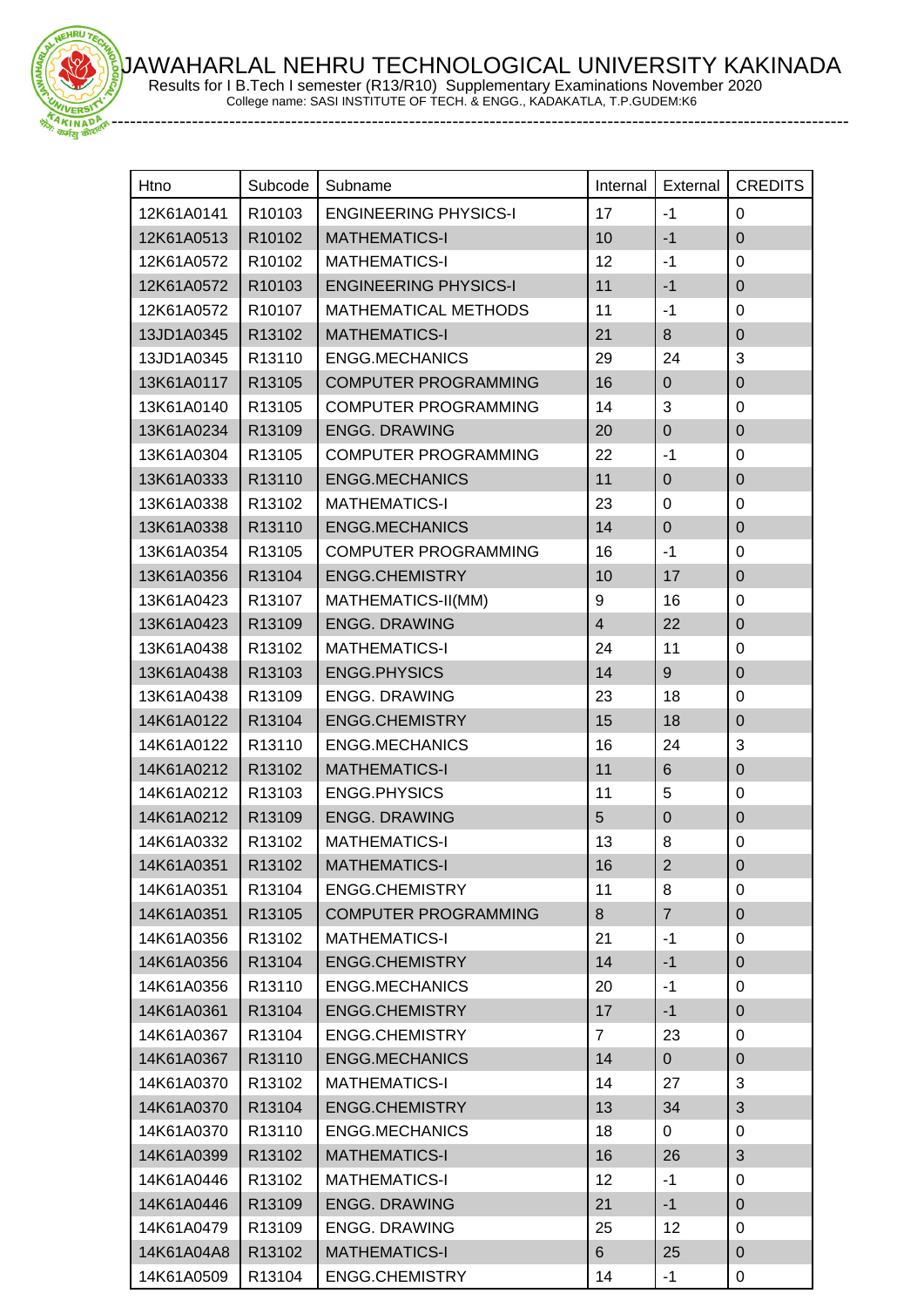| Htno       | Subcode | Subname                     | Internal       | External       | <b>CREDITS</b>   |
|------------|---------|-----------------------------|----------------|----------------|------------------|
| 14K61A0594 | R13104  | <b>ENGG.CHEMISTRY</b>       | 20             | $-1$           | $\mathbf 0$      |
| 15A81A05J1 | R13110  | <b>ENGG.MECHANICS</b>       | 13             | 32             | $\mathfrak{S}$   |
| 15K61A0114 | R13102  | <b>MATHEMATICS-I</b>        | $\overline{7}$ | 27             | $\mathbf 0$      |
| 15K61A0114 | R13110  | <b>ENGG.MECHANICS</b>       | 14             | 29             | $\mathfrak{S}$   |
| 15K61A0115 | R13102  | <b>MATHEMATICS-I</b>        | 16             | $-1$           | $\mathbf 0$      |
| 15K61A0115 | R13104  | <b>ENGG.CHEMISTRY</b>       | 20             | $-1$           | $\mathbf 0$      |
| 15K61A0137 | R13105  | <b>COMPUTER PROGRAMMING</b> | 20             | 27             | 3                |
| 15K61A0139 | R13105  | <b>COMPUTER PROGRAMMING</b> | 17             | 27             | 3                |
| 15K61A0139 | R13110  | <b>ENGG.MECHANICS</b>       | 13             | 33             | $\sqrt{3}$       |
| 15K61A0152 | R13104  | ENGG.CHEMISTRY              | 20             | 15             | $\mathbf 0$      |
| 15K61A0152 | R13110  | <b>ENGG.MECHANICS</b>       | 20             | 27             | 3                |
| 15K61A0155 | R13104  | <b>ENGG.CHEMISTRY</b>       | 14             | 14             | $\mathbf 0$      |
| 15K61A0203 | R13107  | MATHEMATICS-II(MM)          | 8              | 8              | $\boldsymbol{0}$ |
| 15K61A0224 | R13102  | <b>MATHEMATICS-I</b>        | 10             | $\overline{2}$ | $\mathbf 0$      |
| 15K61A0224 | R13103  | <b>ENGG.PHYSICS</b>         | 8              | 14             | $\overline{0}$   |
| 15K61A0232 | R13102  | <b>MATHEMATICS-I</b>        | 17             | 11             | $\mathbf 0$      |
| 15K61A0232 | R13107  | MATHEMATICS-II(MM)          | 12             | 33             | 3                |
| 15K61A0255 | R13102  | <b>MATHEMATICS-I</b>        | 14             | 12             | $\mathbf 0$      |
| 15K61A0308 | R13102  | <b>MATHEMATICS-I</b>        | 12             | 26             | $\mathbf 0$      |
| 15K61A0314 | R13102  | <b>MATHEMATICS-I</b>        | 13             | $\mathbf 0$    | $\mathbf 0$      |
| 15K61A0314 | R13104  | <b>ENGG.CHEMISTRY</b>       | 18             | $\pmb{0}$      | $\mathbf 0$      |
| 15K61A0314 | R13105  | <b>COMPUTER PROGRAMMING</b> | 17             | $\pmb{0}$      | $\mathbf 0$      |
| 15K61A0314 | R13110  | <b>ENGG.MECHANICS</b>       | 18             | $\pmb{0}$      | $\boldsymbol{0}$ |
| 15K61A0331 | R13102  | <b>MATHEMATICS-I</b>        | 14             | 27             | 3                |
| 15K61A0331 | R13110  | <b>ENGG.MECHANICS</b>       | 19             | 24             | 3                |
| 15K61A0335 | R13102  | <b>MATHEMATICS-I</b>        | 17             | 0              | $\mathbf 0$      |
| 15K61A0335 | R13104  | <b>ENGG.CHEMISTRY</b>       | 16             | $-1$           | $\overline{0}$   |
| 15K61A0335 | R13110  | ENGG.MECHANICS              | 21             | -1             | $\Omega$         |
| 15K61A0336 | R13110  | <b>ENGG.MECHANICS</b>       | 18             | $\overline{2}$ | $\overline{0}$   |
| 15K61A0337 | R13104  | ENGG.CHEMISTRY              | 16             | 17             | 0                |
| 15K61A0337 | R13110  | <b>ENGG.MECHANICS</b>       | 21             | $\overline{4}$ | $\boldsymbol{0}$ |
| 15K61A0343 | R13102  | <b>MATHEMATICS-I</b>        | 13             | 8              | $\mathbf 0$      |
| 15K61A0343 | R13110  | <b>ENGG.MECHANICS</b>       | 17             | 26             | $\sqrt{3}$       |
| 15K61A0347 | R13102  | <b>MATHEMATICS-I</b>        | 15             | $-1$           | 0                |
| 15K61A0347 | R13110  | <b>ENGG.MECHANICS</b>       | 19             | $-1$           | $\boldsymbol{0}$ |
| 15K61A0353 | R13102  | <b>MATHEMATICS-I</b>        | 12             | 9              | $\mathbf 0$      |
| 15K61A0357 | R13102  | <b>MATHEMATICS-I</b>        | 9              | 27             | $\boldsymbol{0}$ |
| 15K61A0359 | R13102  | <b>MATHEMATICS-I</b>        | 12             | 4              | $\mathbf 0$      |
| 15K61A0359 | R13105  | <b>COMPUTER PROGRAMMING</b> | 14             | $-1$           | $\boldsymbol{0}$ |
| 15K61A0359 | R13110  | <b>ENGG.MECHANICS</b>       | 15             | 0              | $\mathbf 0$      |
| 15K61A0360 | R13102  | <b>MATHEMATICS-I</b>        | 14             | 27             | $\sqrt{3}$       |
| 15K61A0361 | R13102  | <b>MATHEMATICS-I</b>        | 12             | 26             | $\mathbf 0$      |
| 15K61A0361 | R13105  | <b>COMPUTER PROGRAMMING</b> | 13             | 27             | 3                |
| 15K61A0362 | R13110  | ENGG.MECHANICS              | 22             | 0              | 0                |
| 15K61A0363 | R13102  | <b>MATHEMATICS-I</b>        | 8              | 26             | $\boldsymbol{0}$ |
| 15K61A0364 | R13102  | <b>MATHEMATICS-I</b>        | 11             | $-1$           | 0                |
| 15K61A0368 | R13102  | <b>MATHEMATICS-I</b>        | 18             | 13             | $\mathbf 0$      |
| 15K61A0372 | R13102  | <b>MATHEMATICS-I</b>        | 13             | 0              | 0                |
| 15K61A0372 | R13104  | ENGG.CHEMISTRY              | 15             | 14             | $\pmb{0}$        |
| 15K61A0373 | R13105  | <b>COMPUTER PROGRAMMING</b> | 10             | 26             | $\mathbf 0$      |
| 15K61A0378 | R13102  | <b>MATHEMATICS-I</b>        | 14             | 6              | $\mathbf 0$      |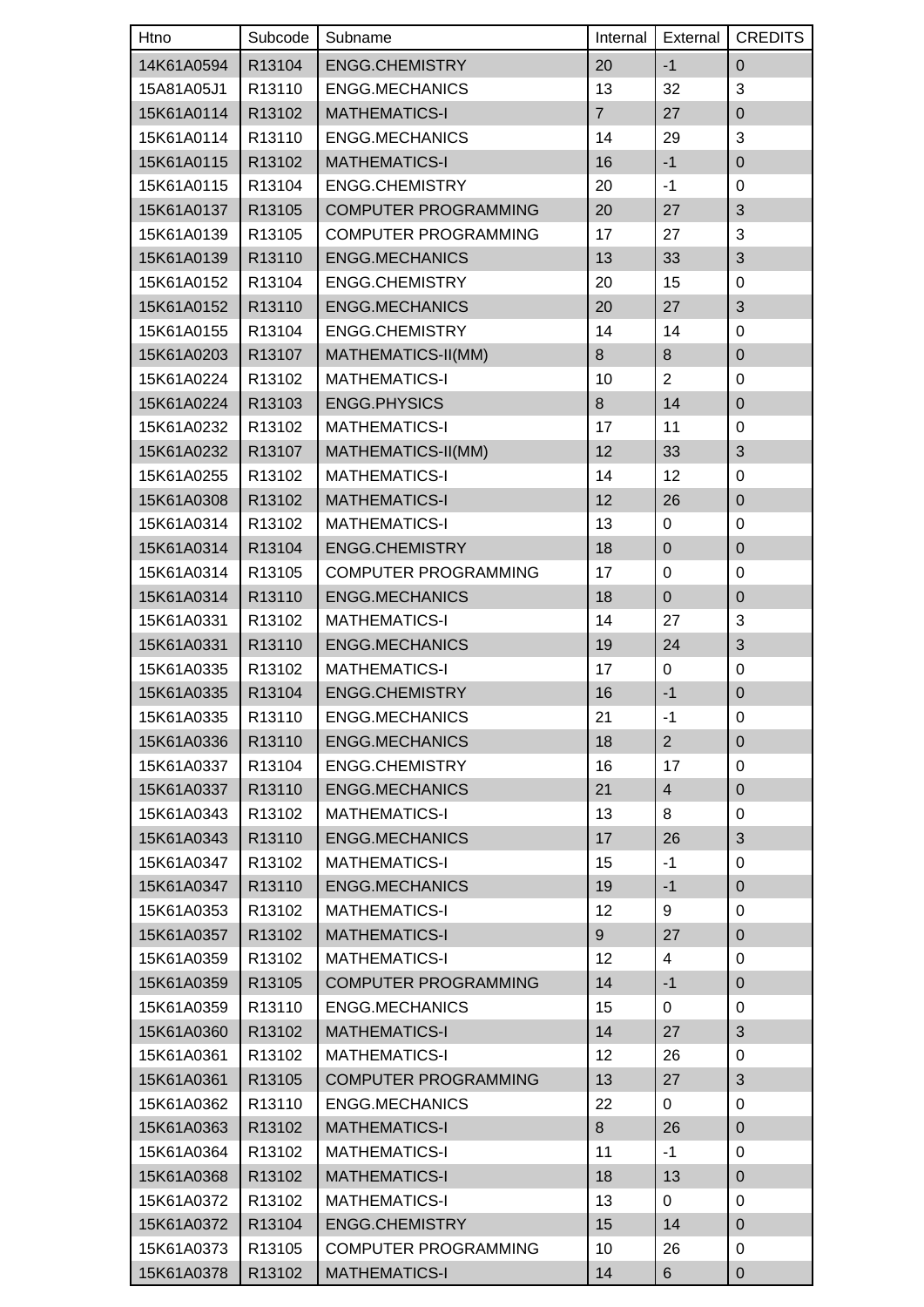| Htno       | Subcode | Subname                          | Internal         | External       | <b>CREDITS</b>            |
|------------|---------|----------------------------------|------------------|----------------|---------------------------|
| 15K61A0378 | R13104  | <b>ENGG.CHEMISTRY</b>            | 15               | 6              | $\mathbf 0$               |
| 15K61A0378 | R13105  | <b>COMPUTER PROGRAMMING</b>      | 12               | $-1$           | $\mathbf 0$               |
| 15K61A0378 | R13110  | <b>ENGG.MECHANICS</b>            | 15               | 24             | $\mathbf 0$               |
| 15K61A0379 | R13102  | <b>MATHEMATICS-I</b>             | 11               | $\,6$          | $\boldsymbol{0}$          |
| 15K61A0379 | R13105  | <b>COMPUTER PROGRAMMING</b>      | 14               | 3              | $\boldsymbol{0}$          |
| 15K61A0379 | R13110  | <b>ENGG.MECHANICS</b>            | 9                | 20             | $\boldsymbol{0}$          |
| 15K61A0385 | R13105  | <b>COMPUTER PROGRAMMING</b>      | 12               | $-1$           | $\boldsymbol{0}$          |
| 15K61A0385 | R13110  | <b>ENGG.MECHANICS</b>            | 19               | 26             | 3                         |
| 15K61A0388 | R13110  | <b>ENGG.MECHANICS</b>            | 14               | 26             | $\ensuremath{\mathsf{3}}$ |
| 15K61A0392 | R13102  | <b>MATHEMATICS-I</b>             | 18               | 8              | $\mathbf 0$               |
| 15K61A0392 | R13110  | <b>ENGG.MECHANICS</b>            | 13               | 25             | $\mathbf 0$               |
| 15K61A0397 | R13102  | <b>MATHEMATICS-I</b>             | 9                | $\mathbf 0$    | $\overline{0}$            |
| 15K61A0397 | R13110  | <b>ENGG.MECHANICS</b>            | 13               | 22             | $\mathbf 0$               |
| 15K61A03A7 | R13102  | <b>MATHEMATICS-I</b>             | 10               | $9\,$          | $\boldsymbol{0}$          |
| 15K61A03A7 | R13110  | <b>ENGG.MECHANICS</b>            | 15               | 21             | $\mathbf 0$               |
| 15K61A03B7 | R13102  | <b>MATHEMATICS-I</b>             | 17               | $\overline{4}$ | $\boldsymbol{0}$          |
| 15K61A03B7 | R13104  | ENGG.CHEMISTRY                   | 19               | 5              | $\boldsymbol{0}$          |
| 15K61A03B7 | R13105  | <b>COMPUTER PROGRAMMING</b>      | 17               | 26             | $\mathfrak{B}$            |
| 15K61A03B7 | R13110  | <b>ENGG.MECHANICS</b>            | 15               | 22             | 0                         |
| 15K61A03E4 | R13101  | <b>ENGLISH-I</b>                 | $\overline{7}$   | 26             | $\overline{0}$            |
| 15K61A03E4 | R13102  | <b>MATHEMATICS-I</b>             | 12               | 0              | $\pmb{0}$                 |
| 15K61A03E4 | R13104  | <b>ENGG.CHEMISTRY</b>            | 10               | 30             | 3                         |
| 15K61A03E4 | R13105  | <b>COMPUTER PROGRAMMING</b>      | 13               | 34             | 3                         |
| 15K61A03E4 | R13110  | <b>ENGG.MECHANICS</b>            | $\boldsymbol{9}$ | $-1$           | $\boldsymbol{0}$          |
| 15K61A03E9 | R13102  | <b>MATHEMATICS-I</b>             | $\boldsymbol{9}$ | 9              | $\mathbf 0$               |
| 15K61A03E9 | R13104  | <b>ENGG.CHEMISTRY</b>            | 10               | 45             | $\sqrt{3}$                |
| 15K61A03E9 | R13105  | <b>COMPUTER PROGRAMMING</b>      | 13               | 30             | 3                         |
| 15K61A03E9 | R13115  | <b>ENGG.CHEMISTRY LABORATORY</b> | 16               | 30             | $\overline{2}$            |
| 15K61A03E9 | R13116  | <b>C.PROGRAMMING LAB</b>         | 18               | 26             | $\overline{2}$            |
| 15K61A03F6 | R13110  | <b>ENGG.MECHANICS</b>            | 14               | 24             | $\pmb{0}$                 |
| 15K61A03G8 | R13104  | <b>ENGG.CHEMISTRY</b>            | 13               | 18             | $\boldsymbol{0}$          |
| 15K61A03G8 | R13110  | <b>ENGG.MECHANICS</b>            | 18               | 24             | 3                         |
| 15K61A03H0 | R13104  | <b>ENGG.CHEMISTRY</b>            | 11               | 8              | $\mathbf 0$               |
| 15K61A03H0 | R13105  | <b>COMPUTER PROGRAMMING</b>      | 11               | 24             | $\boldsymbol{0}$          |
| 15K61A03H0 | R13110  | <b>ENGG.MECHANICS</b>            | 18               | 24             | 3                         |
| 15K61A03H4 | R13102  | <b>MATHEMATICS-I</b>             | 16               | $-1$           | $\boldsymbol{0}$          |
| 15K61A03H4 | R13104  | <b>ENGG.CHEMISTRY</b>            | 13               | $-1$           | $\boldsymbol{0}$          |
| 15K61A03H4 | R13105  | <b>COMPUTER PROGRAMMING</b>      | 16               | $-1$           | $\pmb{0}$                 |
| 15K61A03H4 | R13110  | <b>ENGG.MECHANICS</b>            | 22               | $-1$           | $\boldsymbol{0}$          |
| 15K61A0440 | R13107  | MATHEMATICS-II(MM)               | 14               | 44             | $\mathfrak{B}$            |
| 15K61A0483 | R13102  | <b>MATHEMATICS-I</b>             | 14               | 4              | $\mathbf 0$               |
| 15K61A0483 | R13107  | MATHEMATICS-II(MM)               | 12               | $-1$           | $\pmb{0}$                 |
| 15K61A0487 | R13102  | <b>MATHEMATICS-I</b>             | 15               | 0              | $\boldsymbol{0}$          |
| 15K61A0494 | R13103  | ENGG.PHYSICS                     | 12               | 11             | $\boldsymbol{0}$          |
| 15K61A0496 | R13102  | <b>MATHEMATICS-I</b>             | 18               | $-1$           | $\mathbf 0$               |
| 15K61A0496 | R13103  | <b>ENGG.PHYSICS</b>              | 8                | $-1$           | $\boldsymbol{0}$          |
| 15K61A04B9 | R13102  | <b>MATHEMATICS-I</b>             | 12               | 0              | $\boldsymbol{0}$          |
| 15K61A0504 | R13102  | <b>MATHEMATICS-I</b>             | 18               | 13             | $\pmb{0}$                 |
| 15K61A0518 | R13102  | <b>MATHEMATICS-I</b>             | 12               | 8              | $\mathbf 0$               |
| 15K61A0518 | R13104  | <b>ENGG.CHEMISTRY</b>            | 12               | 15             | $\pmb{0}$                 |
| 15K61A0518 | R13110  | <b>ENGG.MECHANICS</b>            | 20               | 6              | $\pmb{0}$                 |